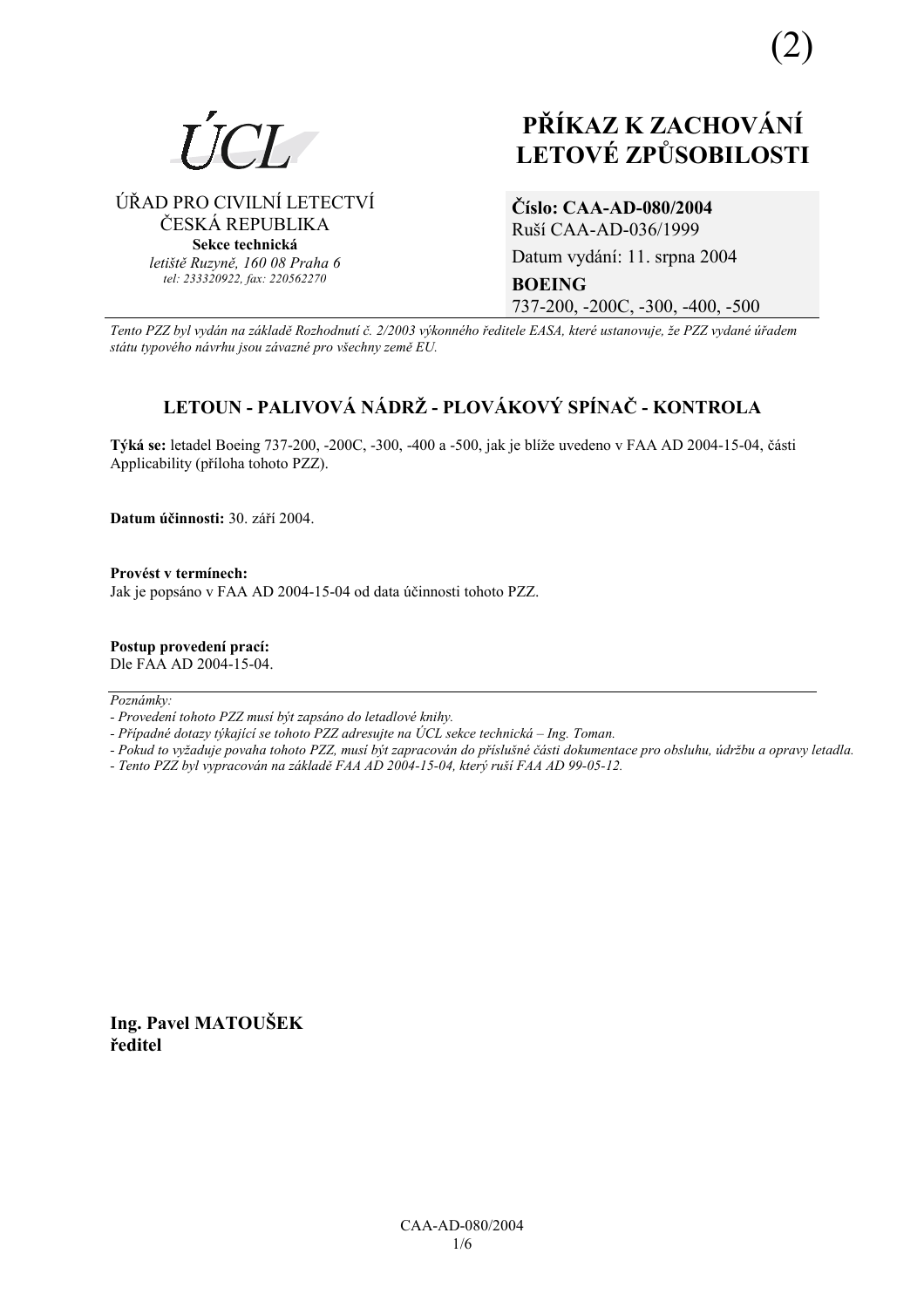**2004-15-04 Boeing:** Amendment 39-13738. Docket 99-NM-78-AD. Supersedes AD 99-05-12, Amendment 39- 11060.

*Applicability:* Model 737-200, -200C, -300, -400, and -500 series airplanes; on which the center wing tanks are activated; excluding those airplanes equipped with center wing tank volumetric top-off systems, or alternating current (AC) powered center tank float switches; certificated in any category.

**Note 1:** This AD applies to each airplane identified in the preceding applicability provision, regardless of whether it has been modified, altered, or repaired in the area subject to the requirements of this AD. For airplanes that have been modified, altered, or repaired so that the performance of the requirements of this AD is affected, the owner/operator must request approval for an alternative method of compliance in accordance with paragraph (k)(1) of this AD. The request should include an assessment of the effect of the modification, alteration, or repair on the unsafe condition addressed by this AD; and, if the unsafe condition has not been eliminated, the request should include specific proposed actions to address it.

*Compliance:* Required as indicated, unless accomplished previously.

To prevent contamination of the fueling float switch by moisture or fuel, and chafing of the float switch wiring against the fuel tank conduit, which could present an ignition source inside the fuel tank that could cause a fire or explosion, accomplish the following:

#### **Requirements of AD 99-05-12**

#### *Compliance Time for Initial Action*

(a) For Model 737-200, -300, -400, and -500 series airplanes having line numbers (L/N) 1 through 3108 inclusive: Prior to the accumulation of 30,000 total flight hours, or within 30 days after March 18, 1999 (the effective date of AD 99-05-12, amendment 39-11060), whichever occurs later, accomplish the requirements of paragraph (b) or (c) of this AD.

#### *Initial Inspection: Procedures*

(b) Remove the fueling float switch and wiring from the center fuel tank and perform a detailed inspection of the float switch wiring to detect discrepancies (i.e., evidence of electrical arcing, exposure of the copper conductor, presence or scent of fuel on the electrical wires, or worn insulation), in accordance with Part 1 of the Accomplishment Instructions of Boeing Alert Service Bulletin 737-28A1132, dated December 2, 1998; Revision 1, dated January 15, 1999; or Revision 2, dated June 17, 1999. After the effective date of this AD, only Revision 2 may be used.

**Note 2:** For the purposes of this AD, a detailed inspection is defined as: "An intensive visual examination of a specific structural area, system, installation, or assembly to detect damage, failure, or irregularity. Available lighting is normally supplemented with a direct source of good lighting at intensity deemed appropriate by the inspector. Inspection aids such as mirror, magnifying lenses, etc., may be used. Surface cleaning and elaborate access procedures may be required."

#### *Initial Inspection: Follow-On Actions*

(1) If no discrepancy is detected, prior to further flight, accomplish either paragraph  $(b)(1)(i)$  or  $(b)(1)(ii)$  of this AD.

(i) Measure the resistance between the wires and the float switch housing, in accordance with Boeing Alert Service Bulletin 737-28A1132, dated December 2, 1998; Revision 1, dated January 15, 1999; or Revision 2, dated June 17, 1999.

(A) If the resistance is less than 200 megohms, prior to further flight, replace the float switch and wiring with a new float switch and wiring, and install double Teflon sleeving over the wiring of the float switch, in accordance with Boeing Alert Service Bulletin 737-28A1132, dated December 2, 1998; Revision 1, dated January 15, 1999; or Revision 2, dated June 17, 1999; or replace the float switch and wiring with a new, improved float switch and wiring in accordance with the Accomplishment Instructions of Boeing Alert Service Bulletin 737-28A1141,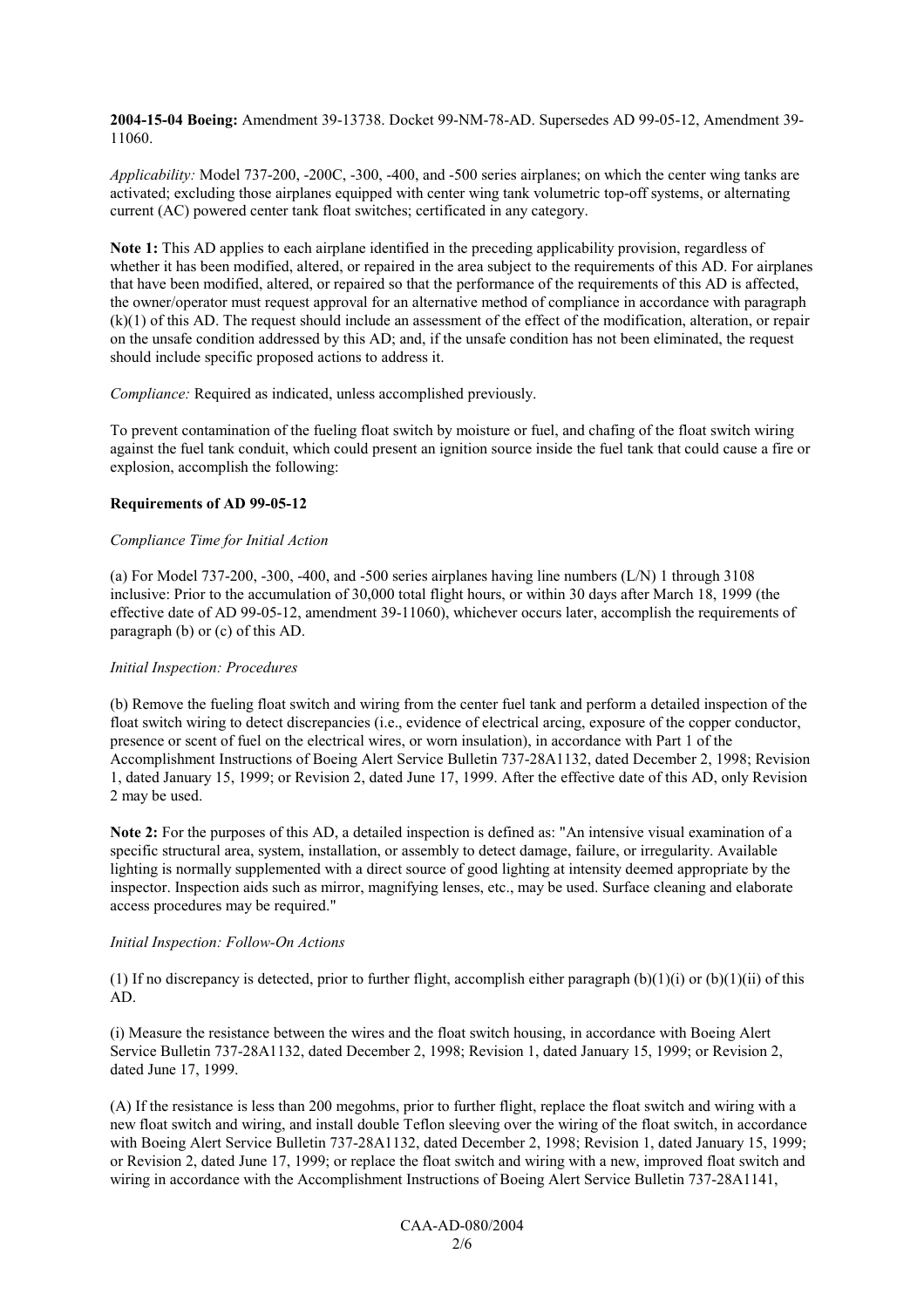Revision 2, dated August 21, 2003. After the effective date of this AD, only a new, improved float switch and wiring may be installed. If a replacement float switch and wiring are not available, prior to further flight, accomplish the requirements specified in paragraphs (c) and (d) of this AD.

(B) If the resistance is greater than or equal to 200 megohms, prior to further flight, blow dirt out of the conduit, install double Teflon sleeving over the wiring of the float switch, and reinstall the existing float switch, in accordance with Boeing Alert Service Bulletin 737-28A1132, dated December 2, 1998; Revision 1, dated January 15, 1999; or Revision 2, dated June 17, 1999.

(ii) Replace the float switch and wiring with a new float switch and wiring, and install double Teflon sleeving over the wiring of the float switch, in accordance with Boeing Alert Service Bulletin 737-28A1132, dated December 2, 1998; Revision 1, dated January 15, 1999; or Revision 2, dated June 17, 1999; or replace the float switch and wiring with a new, improved float switch and wiring in accordance with the Accomplishment Instructions of Boeing Alert Service Bulletin 737-28A1141, Revision 2, dated August 21, 2003. After the effective date of this AD, only a new, improved float switch and wiring may be installed. If a replacement float switch and wiring are not available, prior to further flight, accomplish the requirements specified in paragraphs (c) and (d) of this AD.

(2) If any worn insulation is detected, and if no copper conductor is exposed, and if no evidence of arcing is detected; accomplish the requirements specified in either paragraph  $(b)(1)(i)$  or  $(b)(1)(ii)$  of this AD.

(3) If any electrical arcing or exposed copper conductor is detected, prior to further flight, accomplish either paragraph  $(b)(3)(i)$  or  $(b)(3)(ii)$  of this AD.

(i) Replace any section of the electrical conduit where the arcing occurred with a new section, in accordance with Boeing Alert Service Bulletin 737-28A1132, dated December 2, 1998; Revision 1, dated January 15, 1999; or Revision 2, dated June 17, 1999; and accomplish the requirements specified in paragraph (b)(1)(ii) of this AD.

(ii) Perform a detailed inspection to detect fuel leaks of the electrical conduit, in accordance with Boeing Alert Service Bulletin 737-28A1132, dated December 2, 1998; Revision 1, dated January 15, 1999; or Revision 2, dated June 17, 1999.

(A) If no fuel leak is detected, prior to further flight, accomplish the requirements specified in paragraph  $(b)(1)(ii)$  of this AD. Repeat the inspection required by paragraph  $(b)(3)(ii)$  of this AD thereafter at intervals not to exceed 1,500 flight hours, until the replacement required by paragraph (b)(3)(ii)(B) of this AD is accomplished.

(B) If any fuel leak is detected, prior to further flight, replace, with new conduit, any section of the electrical conduit where a leak is found, in accordance with Boeing Alert Service Bulletin 737-28A1132, dated December 2, 1998; Revision 1, dated January 15, 1999; or Revision 2, dated June 17, 1999. Prior to further flight after accomplishment of the replacement, accomplish the requirements specified in paragraph  $(b)(1)(ii)$  of this AD. Accomplishment of electrical conduit replacement constitutes terminating action for the repetitive inspection requirements of paragraph  $(b)(3)(ii)(A)$  of this AD.

(4) If any presence or scent of fuel on the electrical wires is detected, prior to further flight, locate the source of the leak and replace the damaged conduit with a new conduit, in accordance with Boeing Alert Service Bulletin 737-28A1132, dated December 2, 1998; Revision 1, dated January 15, 1999; or Revision 2, dated June 17, 1999; and accomplish the requirements specified in either paragraph  $(b)(1)(i)$  or  $(b)(1)(ii)$  of this AD, unless accomplished previously in accordance with paragraph  $(b)(1)$ ,  $(b)(2)$ , or  $(b)(3)$  of this AD.

#### *Deactivation of Float Switch*

(c) Accomplish the requirements specified in either paragraph  $(c)(1)$  or  $(c)(2)$  of this AD, in accordance with Part 2 of the Accomplishment Instructions of Boeing Alert Service Bulletin 737-28A1132, dated December 2, 1998; Revision 1, dated January 15, 1999; or Revision 2, dated June 17, 1999.

(1) Deactivate the center tank float switch (i.e., cut the two wires for the float switch at the splices on the front spar and cap and stow the four wire ends), paint a "Caution" sign that shows a conservative maximum fuel capacity for the center tank on the underside of the right-hand wing near the fueling station door, and install an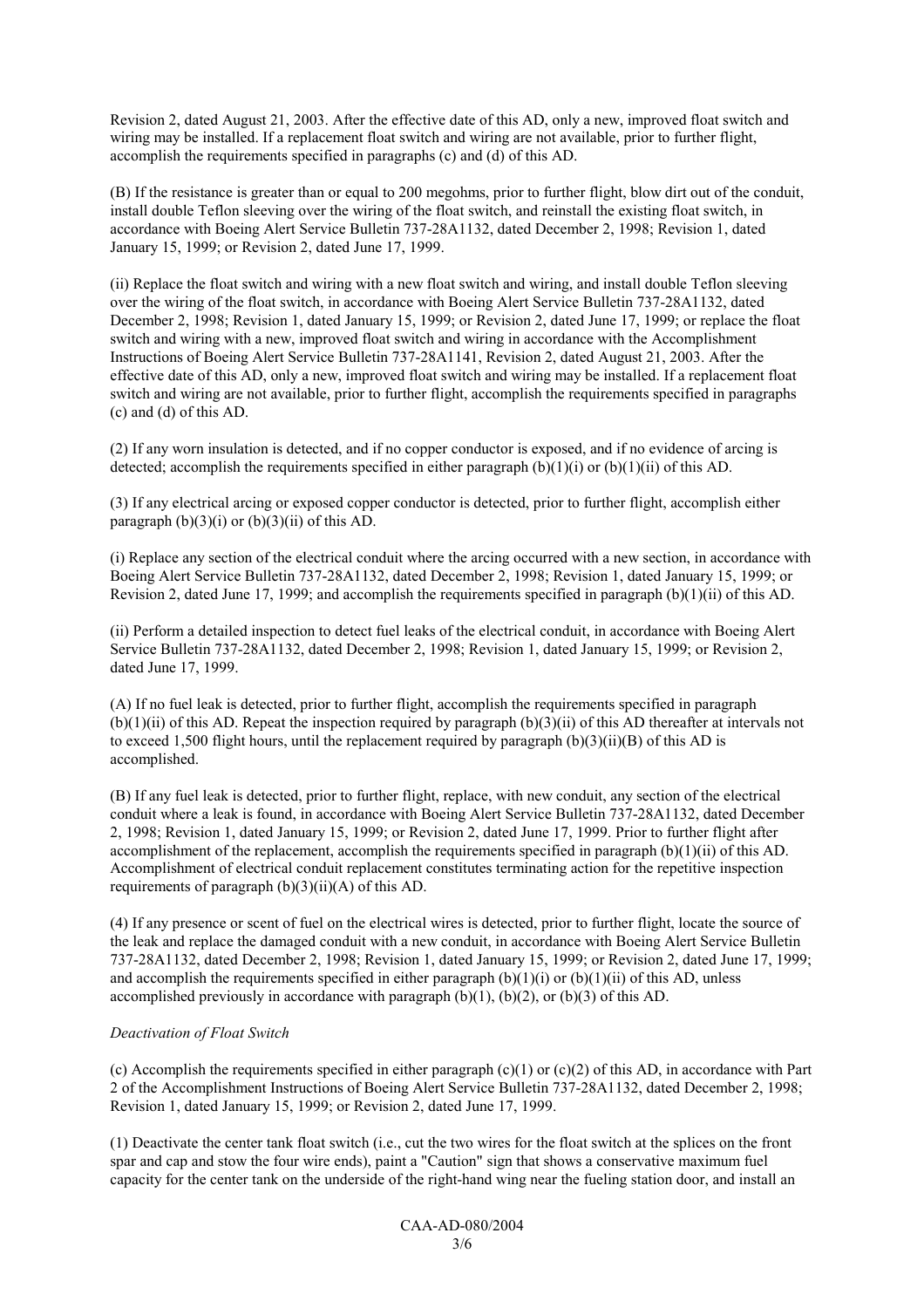## INOP placard on the fueling panel.

(2) Deactivate the center tank float switch (i.e., cut, stow, and splice the two wires for the float switch at the splices on the front spar), and paint a "Caution" sign that shows a conservative maximum fuel capacity for the center tank on the underside of the right-hand wing near the fueling station door.

## *Deactivation of Float Switch: Additional Requirements*

(d) For airplanes on which the requirements specified in paragraph (c) of this AD have been accomplished: Accomplish the requirements specified in paragraphs (d)(1), (d)(2), and (d)(3) of this AD.

(1) Operators must ensure that airplane fueling crews are properly trained in accordance with the procedures specified in Boeing Telex M-7200-98-04486, dated December 1, 1998, or procedures approved by the FAA. This one-time training must be accomplished prior to utilizing the procedures specified in paragraph  $(d)(3)$  of this AD.

(2) Prior to fueling the airplane, perform a check to verify that the fueling panel center tank quantity indicator is operative. Repeat this check thereafter prior to fueling the airplane. If the fueling panel center tank quantity indicator is not operative, prior to further flight, replace the fueling panel center tank quantity indicator with a serviceable part.

(3) One of the two manual fueling procedures for the center fuel tank must be used for each fueling occurrence, in accordance with Boeing Telex M-7200-98-04486, dated December 1, 1998, or a method approved by the FAA.

**Note 3:** For the purposes of this AD, the term "the FAA," is defined in paragraph (d) of this AD as "the cognizant Principal Maintenance Inspector (PMI)."

**Note 4:** Where there are differences between Boeing Alert Service Bulletin 737-28A1132 and this AD, the AD prevails.

#### *Deactivation of Float Switch: Dispatch*

(e) Dispatch with the center fuel tank float switch deactivated, in accordance with Boeing Alert Service Bulletin 737-28A1132, dated December 2, 1998; Revision 1, dated January 15, 1999; or Revision 2, dated June 17, 1999; is allowed until replacement float switches and wiring are available for installation, but not later than the compliance time for the replacement required by paragraph (h) of this AD. Where there are differences between the Master Minimum Equipment List (MMEL) and the AD, the AD prevails.

# **New Requirements of This AD**

#### *Compliance Time for Initial Action for Model 737-200C Series Airplanes*

(f) For Model 737-200C series airplanes having L/Ns 1 through 3108 inclusive: Prior to the accumulation of 30,000 total flight hours, or within 30 days after the effective date of this AD, whichever occurs later, accomplish the requirements of paragraph (b) or (c) of this AD. (If the actions specified in paragraph (b) or (c) of this AD have been accomplished before the effective date of this AD, no further action is required by this paragraph.) If the actions required by paragraph (h) of this AD, including the replacement required by paragraph (h)(2) of this AD, are accomplished within the compliance time specified in this paragraph, operators are not required to do paragraph (b) or (c) of this AD.

#### *Replacement of Conduit*

(g) For airplanes having L/Ns 1 through 3108 inclusive, on which the inspection required by paragraph  $(b)(3)(ii)$ of this AD has been accomplished prior to the effective date of this AD, and on which replacement of conduit specified in paragraph  $(b)(3)(ii)(B)$  has not been accomplished: Within 1,500 flight hours or 6 months after the effective date of this AD, whichever occurs first, replace, with new conduit, any section of the electrical conduit where arcing or a leak occurred, in accordance with the Accomplishment Instructions of Boeing Alert Service Bulletin 737-28A1132, Revision 2, dated June 17, 1999. Such replacement of the conduit constitutes terminating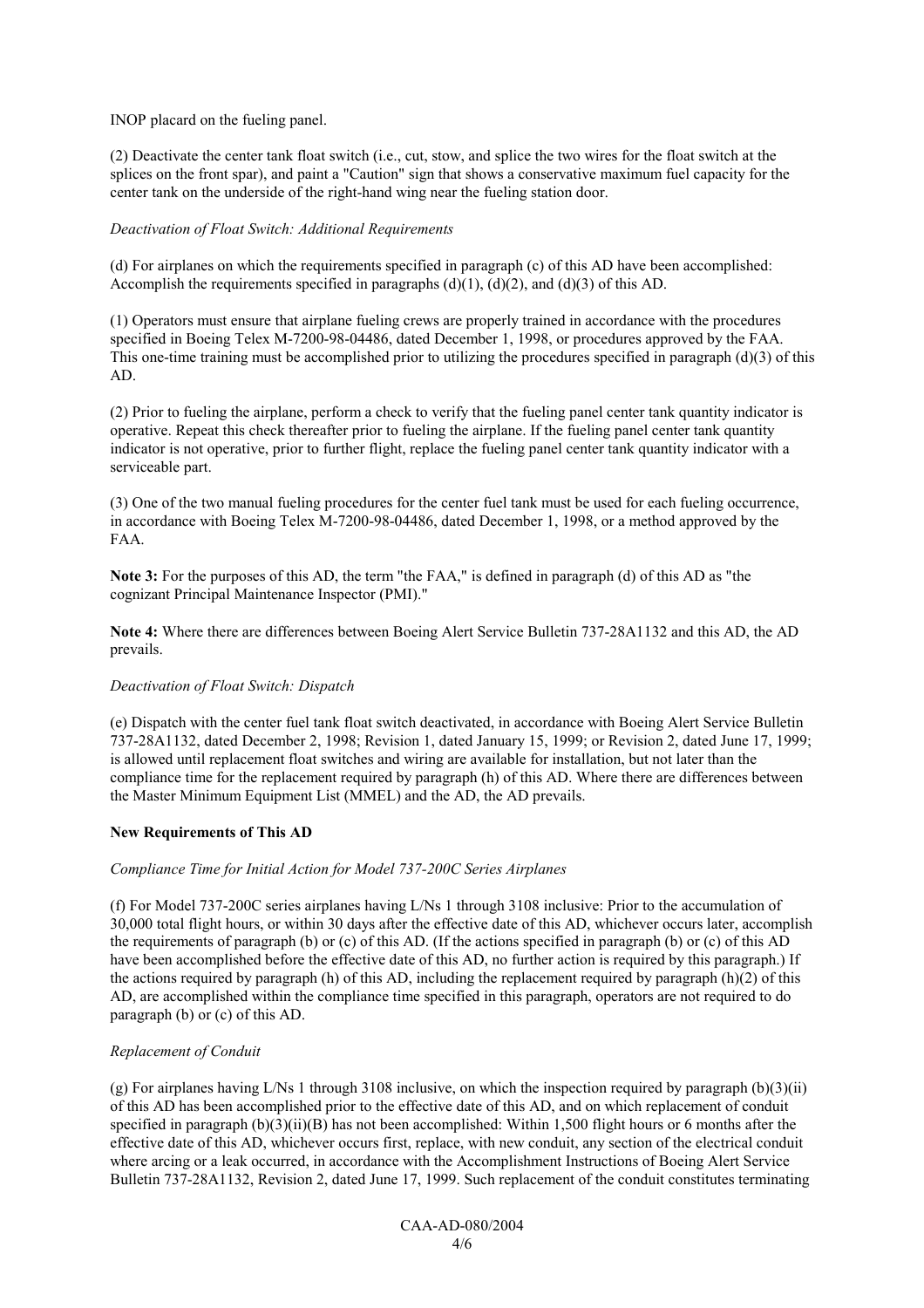action for the repetitive inspection requirements of paragraph  $(b)(3)(ii)(A)$  of this AD.

## *Replacement of Center and Wing Tank Float Switches*

(h) Within 2 years after the effective date of this AD, accomplish paragraphs  $(h)(1)$  and  $(h)(2)$  of this AD, as applicable. Except as provided by paragraph (j) of this AD, accomplishment of the actions in paragraphs  $(h)(1)$ and (h)(2) of this AD, as applicable, terminates the requirements of this AD.

(1) For all airplanes: In the center fuel tank, replace the existing float switches with new, improved float switches, and install a conduit liner system; and in the wing fuel tanks, replace the existing float switches and conduit assemblies with new, improved float switches and conduit assemblies that include a liner system inside the conduit. Do these replacements in accordance with the Accomplishment Instructions of Boeing Alert Service Bulletin 737-28A1141, Revision 2, dated August 21, 2003.

(2) For airplanes subject to the repetitive inspections required by paragraph  $(b)(3)(ii)(A)$  of this AD, on which the electrical conduit in the center fuel tank has not been replaced as specified in paragraph  $(b)(3)(ii)(B)$  or  $(g)$  of this AD: Prior to or concurrently with the replacement of the float switch in the center fuel tank required by paragraph (h)(1) of this AD, replace, with new conduit, any section of the center fuel tank electrical conduit where arcing or a leak occurred, in accordance with the Accomplishment Instructions of Boeing Alert Service Bulletin 737- 28A1132, Revision 2, dated June 17, 1999. Such replacement constitutes terminating action for the repetitive inspection requirements of paragraph  $(b)(3)(ii)(A)$  of this AD.

#### *Credit for Previously Accomplished Actions*

(i) Replacement of float switches and conduit assemblies, and installations of conduit liner systems, as applicable, accomplished before the effective date of this AD in accordance with Boeing Alert Service Bulletin 737-28A1141, dated September 5, 2002; or Revision 1, dated December 19, 2002; are considered acceptable for compliance with the corresponding action specified in this AD, provided that the requirements of paragraphs  $(i)(1)$ ,  $(i)(2)$ , and  $(i)(3)$  of this AD are met.

(1) The B-nuts on the float switch cable conduit must be torqued to the values specified in the Accomplishment Instructions of Boeing Alert Service Bulletin 737-28A1141, Revision 2, dated August 21, 2003.

(2) The float switch bonding strap must be installed and securely fastened to the float switch bracket or main structure, as specified in the Accomplishment Instructions of Boeing Alert Service Bulletin 737-28A1141, Revision 2, dated August 21, 2003.

(3) Lock wire must be installed in the boltheads on the front spar, as specified in the Accomplishment Instructions of Boeing Alert Service Bulletin 737-28A1141, Revision 2, dated August 21, 2003.

#### *Parts Installation*

(j) As of the effective date of this AD, no person may install a float switch having part number F8300-146 on any airplane.

#### *Alternative Method of Compliance*

(k)(1) An alternative method of compliance or adjustment of the compliance time that provides an acceptable level of safety may be used if approved by the Manager, Seattle Aircraft Certification Office (ACO), FAA. Operators shall submit their requests through an appropriate FAA Principal Maintenance Inspector, who may add comments and then send it to the Manager, Seattle ACO.

(2) Alternative methods of compliance, approved previously in accordance with AD 99-05-12, amendment 39- 11060, are approved as alternative methods of compliance with the corresponding requirements of this AD.

**Note 5:** Information concerning the existence of approved alternative methods of compliance with this AD, if any, may be obtained from the Seattle ACO.

#### *Special Flight Permits*